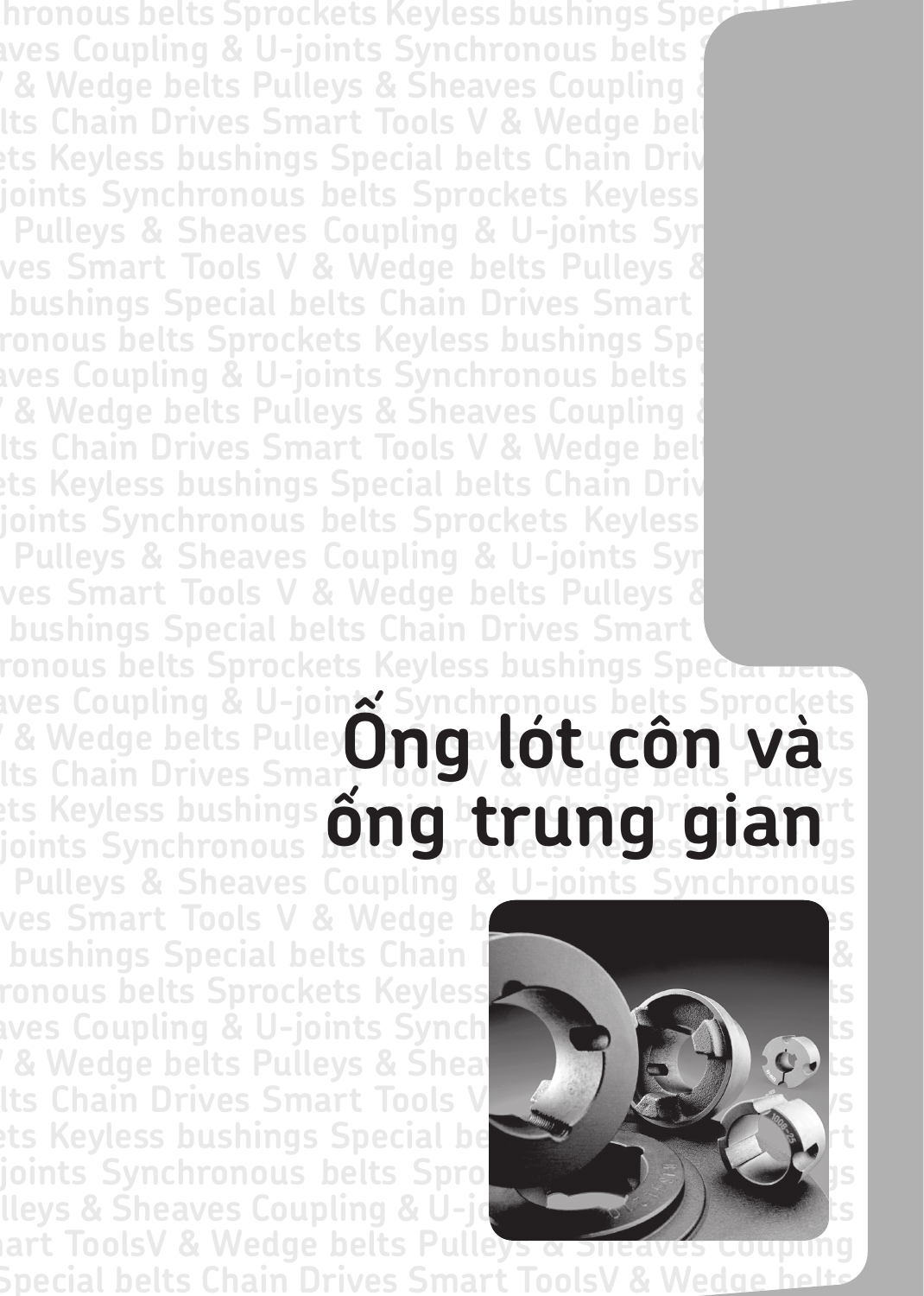

## $\acute{\text{o}}$ ng lót côn

Loaåi 1008 - 120100







B



#### **Kñch thûúác**

| Loai    | Đường kính lỗ |                          |            |                          | A    | B     | D     | F                      | Khối  | Ký hiêu+           |
|---------|---------------|--------------------------|------------|--------------------------|------|-------|-------|------------------------|-------|--------------------|
| ống lót | Min           |                          | <b>Max</b> |                          |      |       |       |                        | luong |                    |
|         | mm            | inch                     | mm         | inch                     | mm   | mm    | mm    | mm                     | kg    |                    |
| 1008    | 9             | 3/8                      | 25         | $\mathbf{1}$             | 35.2 | 22,2  | 33,7  | $6,350 \times 12,700$  | 0.21  | <b>PHF TB1008X</b> |
| 1108    | 9             | 3/8                      | 28         | $1 \frac{1}{8}$          | 38,4 | 22,2  | 36,9  | $6,350 \times 12,700$  | 0,25  | <b>PHF TB1108X</b> |
| 1210    | 11            | 1/2                      | 32         | 11/4                     | 47,6 | 25,4  | 44,5  | $9,525 \times 15,875$  | 0,55  | <b>PHF TB1210X</b> |
| 1215    | 11            | 1/2                      | 32         | 11/4                     | 47,6 | 38,1  | 44,5  | $9.525 \times 15.875$  | 0,7   | PHF TB1215X        |
| 1610    | 14            | 1/2                      | 42         | $1\frac{5}{8}$           | 57,2 | 25,4  | 54    | $9,525 \times 15,875$  | 0,7   | PHF TB1610X        |
| 1615    | 14            | 1/2                      | 42         | 15/8                     | 57,2 | 38,1  | 54    | $9.525 \times 15.875$  | 0,9   | PHF TB1615X        |
| 2012    | 14            | 1/2                      | 50         | $\overline{c}$           | 69,9 | 31,8  | 66,7  | $11,113 \times 22,225$ | 1.4   | <b>PHF TB2012X</b> |
| 2017    | 14            | 1/2                      | 50         | $\overline{\phantom{0}}$ | 69.9 | 44,5  | 66,7  | $11.113 \times 22.225$ | 1.4   | PHF TB2017X        |
| 2517    | 16            | 1/2                      | 60         | 21/2                     | 85,7 | 44,5  | 82,6  | $12.700 \times 25.400$ | 3,2   | <b>PHF TB2517X</b> |
| 2525    | 16            | 1/2                      | 60         | 21/2                     | 85,7 | 63,5  | 82,6  | $12,700 \times 25,400$ | 4,3   | <b>PHF TB2525X</b> |
| 3020    | 25            | 1                        | 75         | 3                        | 108  | 50,8  | 101,6 | $15.875 \times 31.750$ | 5,6   | <b>PHF TB3020X</b> |
| 3030    | 35            | 1                        | 75         | 3                        | 108  | 76,2  | 101,6 | $15,875 \times 31,750$ | 8,1   | PHF TB3030X        |
| 3525    | 35            | 11/4                     | 100        | 4                        | 127  | 63,5  | 123   | $12.700 \times 38.10$  | 3,6   | <b>PHF TB3525X</b> |
| 3535    | 35            | $1 \frac{1}{4}$          | 90         | $3 \frac{1}{2}$          | 127  | 89    | 123   | $12,700 \times 38,10$  | 5,0   | <b>PHF TB3535X</b> |
| 4030    | 40            | 13/4                     | 115        | 41/4                     | 146  | 76,2  | 141   | $15,875 \times 44,45$  | 5,9   | <b>PHF TB4030X</b> |
| 4040    | 40            | 13/4                     | 100        | 4                        | 146  | 102   | 141   | $15.875 \times 44.45$  | 8,2   | <b>PHF TB4040X</b> |
| 4535    | 55            | $\mathcal{P}$            | 125        | 5                        | 161  | 89    | 156   | $19.050 \times 50.800$ | 9,1   | <b>PHF TB4535X</b> |
| 4545    | 55            | $\overline{\phantom{0}}$ | 120        | 41/2                     | 161  | 114   | 156   | $19.050 \times 50.800$ | 11,8  | <b>PHF TB4545X</b> |
| 5040    | 70            | 25/8                     | 140        | $5 \frac{1}{2}$          | 178  | 101,6 | 171   | $22,255 \times 57,150$ | 11,0  | <b>PHF TB5040X</b> |
| 5050    | 70            | 25/8                     | 125        | 5                        | 178  | 127   | 171   | $22,255 \times 57,150$ | 13,4  | <b>PHF TB5050X</b> |





### **Kñch thûúác 6050 - 120100**

| Số      | Đường kính lỗ |       |     |      | $\mathbf{A}$ | B     | D     | E     |                     | Khối  | Ký hiệu+           |
|---------|---------------|-------|-----|------|--------------|-------|-------|-------|---------------------|-------|--------------------|
| ống lót | Min           |       | Max |      |              |       |       |       |                     | lương |                    |
|         | mm            | inch  | mm  | inch | mm           | mm    | mm    | mm    | mm                  | kg    |                    |
| 6050    | 95            | 37/8  | 150 | 6    | 235.0        | 127.0 | 228.6 | 171.5 | $31.8 \times 88.9$  | 25    | <b>PHF TB6050X</b> |
| 7060    | 110           | 45/8  | 170 |      | 260.4        | 152.4 | 254   | 196.9 | $31.8 \times 88.9$  | 34    | PHF TB7060X        |
| 8065    | 130           | 51/16 | 190 | 8    | 285.8        | 165.1 | 279.4 | 222.3 | $31.8 \times 88.9$  | 45    | <b>PHF TB8065X</b> |
| 10085   | 170           | 69/16 | 260 | 10   | 374.7        | 215.9 | 368.3 | 298.5 | $38.1 \times 114.3$ | 104   | PHF TB10085X       |
| 120100  | 200           | 79/16 | 290 | 12   | 438.2        | 254   | 431.8 | 362   | $38.1 \times 114.3$ | 163   | PHF TB120100X      |

Ghi chú: Ống lót không thể gia công lổ lớn hơn quy định.

Số vít chặn như sau: 1008 - 3030 (2 vít); 3525 - 6050 (3 vít); 7060 - 10085 (4 vít); và 120100 (6 vít). Öng lót được cấp kèm theo vít. A là đường kính đầu lớn và D là đường kính đầu nhỏ của ống lót côn.

+ Thêm đường kính trục khi đặt hàng. Ví dụ: PHF TB1215X16MM là ống lót côn 1215 có lỗ trục 16 mm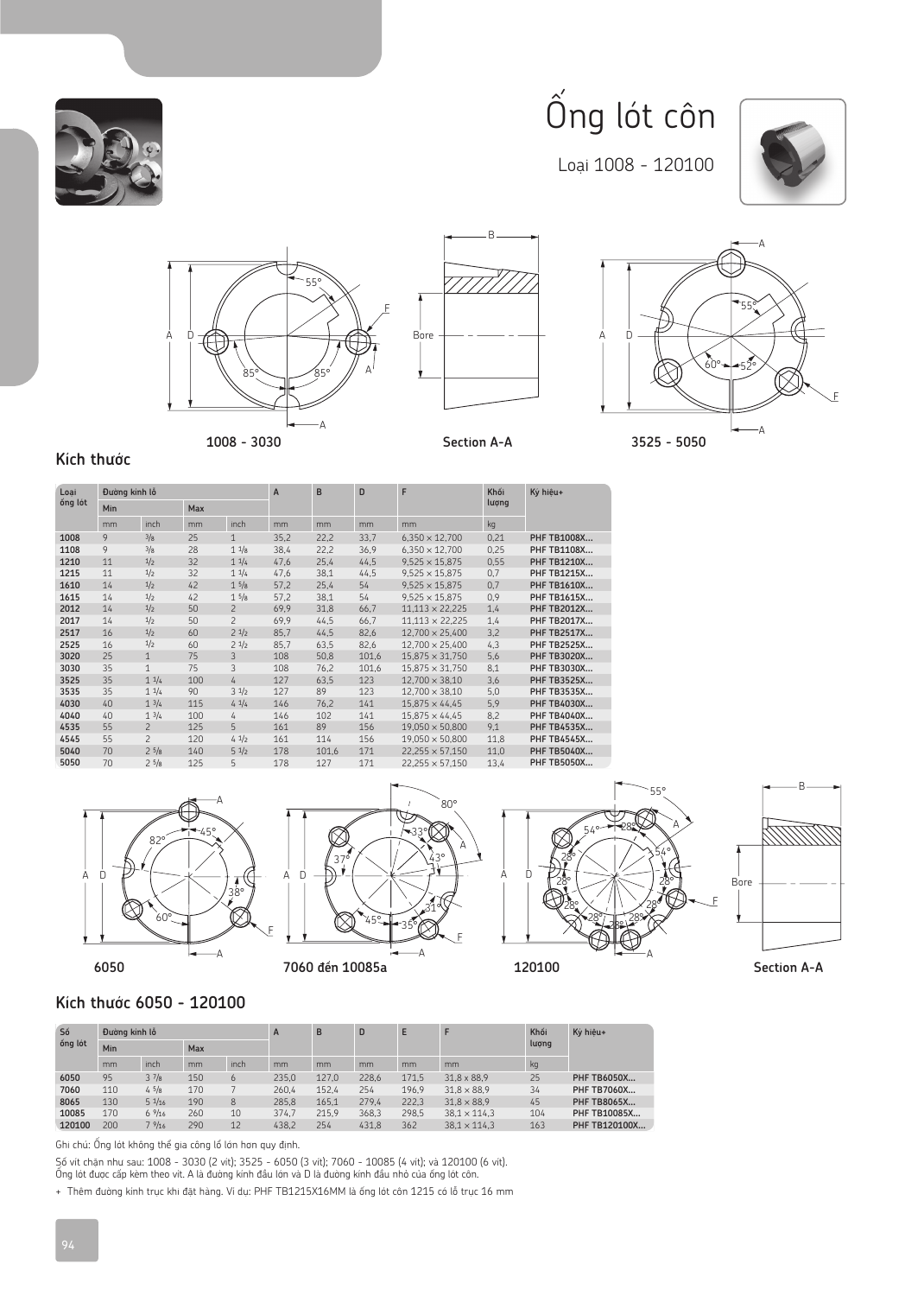

# $\hat{O}$ ng lót côn

Kích thước

| $\blacktriangleright$ Dây xích        |  |  |  |  |  |  |  |  |  |  |  |
|---------------------------------------|--|--|--|--|--|--|--|--|--|--|--|
| ▶ , Khớp nối                          |  |  |  |  |  |  |  |  |  |  |  |
| $\triangleright$ Ông lót côn          |  |  |  |  |  |  |  |  |  |  |  |
|                                       |  |  |  |  |  |  |  |  |  |  |  |
| <b>Exercise State Bánh đai - Puli</b> |  |  |  |  |  |  |  |  |  |  |  |
| Dung cụ cân chỉnh                     |  |  |  |  |  |  |  |  |  |  |  |
|                                       |  |  |  |  |  |  |  |  |  |  |  |

#### Lỗ hệ mét và rãnh then

| Đường<br>kính lỗ | Ränh then     |     | Chiều                    | Kích thước lỗ |             |           |           |             |           |           |           |           |             |           |             |           |           |           |             |           |
|------------------|---------------|-----|--------------------------|---------------|-------------|-----------|-----------|-------------|-----------|-----------|-----------|-----------|-------------|-----------|-------------|-----------|-----------|-----------|-------------|-----------|
|                  | Rộng          | Sâu | sâu rănh<br>then         |               |             |           |           |             |           |           |           |           |             |           |             |           |           |           |             |           |
| mm               | mm            | mm  | cạn                      | 1008          | 1108        | 1210      | 1610      | 1615        | 2012      | 2517      | 3020      | 3030      | 3525        | 3535      | 4030        | 4040      | 4535      | 4545      | 5040        | 5050      |
| 9                | 3             | 1,4 | $\sim$                   | $\bullet$     | $\bullet$   |           |           |             |           |           |           |           |             |           |             |           |           |           |             |           |
| 10               | 3             | 1,4 | $\overline{\phantom{a}}$ | $\bullet$     | $\bullet$   |           |           |             |           |           |           |           |             |           |             |           |           |           |             |           |
| 11               | 4             | 1,8 | $\overline{\phantom{a}}$ | $\bullet$     | $\bullet$   | $\bullet$ |           |             |           |           |           |           |             |           |             |           |           |           |             |           |
| 12               | $\frac{1}{4}$ | 1,8 | $\overline{\phantom{a}}$ | $\bullet$     | $\bullet$   | $\bullet$ |           |             |           |           |           |           |             |           |             |           |           |           |             |           |
| 14               | 5             | 2,3 | $\overline{\phantom{a}}$ | $\bullet$     | $\bullet$   | $\bullet$ | $\bullet$ | $\bullet$   | $\bullet$ |           |           |           |             |           |             |           |           |           |             |           |
| 15               | 5             | 2,3 | $\overline{\phantom{a}}$ | $\bullet$     | $\bullet$   | $\bullet$ | $\bullet$ | $\bullet$   | $\bullet$ |           |           |           |             |           |             |           |           |           |             |           |
| 16               | 5             | 2,3 | $\overline{\phantom{a}}$ | $\bullet$     | $\bullet$   | $\bullet$ | $\bullet$ | $\bullet$   | $\bullet$ | $\bullet$ |           |           |             |           |             |           |           |           |             |           |
| 18               | 6             | 2,8 | $\overline{\phantom{a}}$ | $\bullet$     | $\bullet$   | $\bullet$ | $\bullet$ | $\bullet$   | $\bullet$ | $\bullet$ |           |           |             |           |             |           |           |           |             |           |
| 19               | 6             | 2,8 | $\sim$                   | $\bullet$     | $\bullet$   | $\bullet$ | $\bullet$ | $\bullet$   | $\bullet$ | $\bullet$ |           |           |             |           |             |           |           |           |             |           |
| 20               | 6             | 2,8 | $\overline{\phantom{a}}$ | $\bullet$     | $\bullet$   |           |           | $\bullet$   | $\bullet$ |           |           |           |             |           |             |           |           |           |             |           |
| 22               | 6             | 2,8 | $\overline{\phantom{a}}$ | $\bullet$     | $\bullet$   | $\bullet$ | $\bullet$ | $\bullet$   | $\bullet$ | $\bullet$ |           |           |             |           |             |           |           |           |             |           |
| 24               | 8             | 3,3 | 1,3                      | $\bullet$ *   | $\bullet$   | $\bullet$ | $\bullet$ | $\bullet$   | $\bullet$ | $\bullet$ |           |           |             |           |             |           |           |           |             |           |
| 25               | 8             | 3,3 | 1,3                      | $\bullet^*$   | $\bullet$   | $\bullet$ | $\bullet$ | $\bullet$   | $\bullet$ | $\bullet$ | $\bullet$ |           |             |           |             |           |           |           |             |           |
| 28               | $\,$ 8        | 3,3 | 1,3                      |               | $\bullet$ * | $\bullet$ | $\bullet$ | $\bullet$   | $\bullet$ | $\bullet$ | $\bullet$ |           |             |           |             |           |           |           |             |           |
| 30               | 8             | 3,3 | $\overline{\phantom{a}}$ |               |             | $\bullet$ | $\bullet$ | $\bullet$   | $\bullet$ | $\bullet$ | $\bullet$ |           |             |           |             |           |           |           |             |           |
| 32               | 10            | 3,3 | $\overline{\phantom{a}}$ |               |             |           | $\bullet$ | $\bullet$   | $\bullet$ | $\bullet$ | $\bullet$ |           |             |           |             |           |           |           |             |           |
| 35               | 10            | 3,3 | $\sim$                   |               |             |           | $\bullet$ | $\bullet$   | $\bullet$ | $\bullet$ | $\bullet$ | $\bullet$ | $\bullet$   | $\bullet$ |             |           |           |           |             |           |
| 38               | 10            | 3,3 | $\overline{\phantom{a}}$ |               |             |           | $\bullet$ | $\bullet$   | $\bullet$ | $\bullet$ | $\bullet$ | $\bullet$ | $\bullet$   | ٠         |             |           |           |           |             |           |
| 40               | 12            | 3,3 | 1,3                      |               |             |           | $\bullet$ | $\bullet *$ | $\bullet$ | $\bullet$ | $\bullet$ | $\bullet$ | $\bullet$   | $\bullet$ | $\bullet$   | $\bullet$ |           |           |             |           |
| 42               | 12            | 3,3 | 1,3                      |               |             |           | $\bullet$ | $\bullet *$ | $\bullet$ | $\bullet$ | $\bullet$ | $\bullet$ | $\bullet$   | $\bullet$ | $\bullet$   | $\bullet$ |           |           |             |           |
| 45               | 14            | 3,8 | $\overline{\phantom{a}}$ |               |             |           |           |             | $\bullet$ | $\bullet$ | $\bullet$ | $\bullet$ | $\bullet$   | $\bullet$ | $\bullet$   | $\bullet$ |           |           |             |           |
| 48               | 14            | 3,8 | $\overline{\phantom{a}}$ |               |             |           |           |             | $\bullet$ | $\bullet$ | $\bullet$ | $\bullet$ | $\bullet$   | $\bullet$ | $\bullet$   | $\bullet$ |           |           |             |           |
| 50               | 14            | 3,8 | $\sim$                   |               |             |           |           |             | $\bullet$ | $\bullet$ | $\bullet$ | $\bullet$ | $\bullet$   | $\bullet$ | $\bullet$   | $\bullet$ |           |           |             |           |
| 55               | 16            | 4,3 | $\overline{\phantom{a}}$ |               |             |           |           |             |           | $\bullet$ | $\bullet$ | $\bullet$ | $\bullet$   | $\bullet$ | $\bullet$   | $\bullet$ | $\bullet$ | $\bullet$ |             |           |
| 60               | 18            | 4,4 | $\overline{\phantom{a}}$ |               |             |           |           |             |           | $\bullet$ | $\bullet$ | $\bullet$ | $\bullet$   | $\bullet$ | $\bullet$   | $\bullet$ | $\bullet$ | $\bullet$ |             |           |
| 65               | 18            | 4,4 | $\overline{\phantom{a}}$ |               |             |           |           |             |           |           | $\bullet$ | $\bullet$ | $\bullet$   | $\bullet$ | $\bullet$   | $\bullet$ | $\bullet$ | $\bullet$ |             |           |
| 70               | 20            | 4,9 | $\overline{\phantom{a}}$ |               |             |           |           |             |           |           | $\bullet$ | $\bullet$ | $\bullet$   | $\bullet$ | $\bullet$   | $\bullet$ | $\bullet$ | $\bullet$ | $\bullet$   | $\bullet$ |
| 75               | 20            | 4,9 | $\overline{\phantom{a}}$ |               |             |           |           |             |           |           | $\bullet$ | $\bullet$ | $\bullet$   | $\bullet$ |             | $\bullet$ | $\bullet$ | $\bullet$ | $\bullet$   | $\bullet$ |
| 80               | 22            | 5,4 | $\overline{\phantom{a}}$ |               |             |           |           |             |           |           |           |           | $\bullet$   | $\bullet$ | $\bullet$   | $\bullet$ | $\bullet$ | $\bullet$ | $\bullet$   | $\bullet$ |
| 85               | 22            | 5,4 | $\overline{\phantom{a}}$ |               |             |           |           |             |           |           |           |           | $\bullet$   | $\bullet$ | $\bullet$   | $\bullet$ | $\bullet$ | $\bullet$ | $\bullet$   | $\bullet$ |
| 90               | 25            | 5,4 | $\sim$                   |               |             |           |           |             |           |           |           |           | $\bullet$   | $\bullet$ | $\bullet$   | $\bullet$ | $\bullet$ | $\bullet$ | $\bullet$   | $\bullet$ |
| 95               | 25            | 5,4 | $\overline{\phantom{a}}$ |               |             |           |           |             |           |           |           |           |             |           |             | $\bullet$ | $\bullet$ |           | $\bullet$   | $\bullet$ |
| 100              | 28            | 6,4 | 4,4                      |               |             |           |           |             |           |           |           |           | $\bullet$ * |           | $\bullet$   | $\bullet$ | $\bullet$ | $\bullet$ | $\bullet$   | $\bullet$ |
| 105              | 28            | 6,4 | $\overline{\phantom{a}}$ |               |             |           |           |             |           |           |           |           |             |           |             |           | $\bullet$ | $\bullet$ | $\bullet$   | $\bullet$ |
| 110              | 28            | 6,4 | $\sim$                   |               |             |           |           |             |           |           |           |           |             |           | $\bullet$   |           | $\bullet$ | $\bullet$ | $\bullet$   | $\bullet$ |
| 115              | 32            | 7.4 | 5,4                      |               |             |           |           |             |           |           |           |           |             |           | $\bullet *$ |           | $\bullet$ | $\bullet$ | $\bullet$   | $\bullet$ |
| 120              | 32            | 7,4 | $\overline{\phantom{a}}$ |               |             |           |           |             |           |           |           |           |             |           |             |           | $\bullet$ | $\bullet$ | $\bullet$   | $\bullet$ |
| 125              | 32            | 7,4 | $\overline{\phantom{a}}$ |               |             |           |           |             |           |           |           |           |             |           |             |           | $\bullet$ |           | $\bullet$   |           |
| 130              | 32            | 7,4 | $\overline{\phantom{a}}$ |               |             |           |           |             |           |           |           |           |             |           |             |           |           |           | $\bullet$   |           |
| 140              | 32            | 8,4 | 6,4                      |               |             |           |           |             |           |           |           |           |             |           |             |           |           |           | $\bullet$ * |           |
|                  |               |     |                          |               |             |           |           |             |           |           |           |           |             |           |             |           |           |           |             |           |

\*  $\acute{0}$ ng lót có rãnh then cạn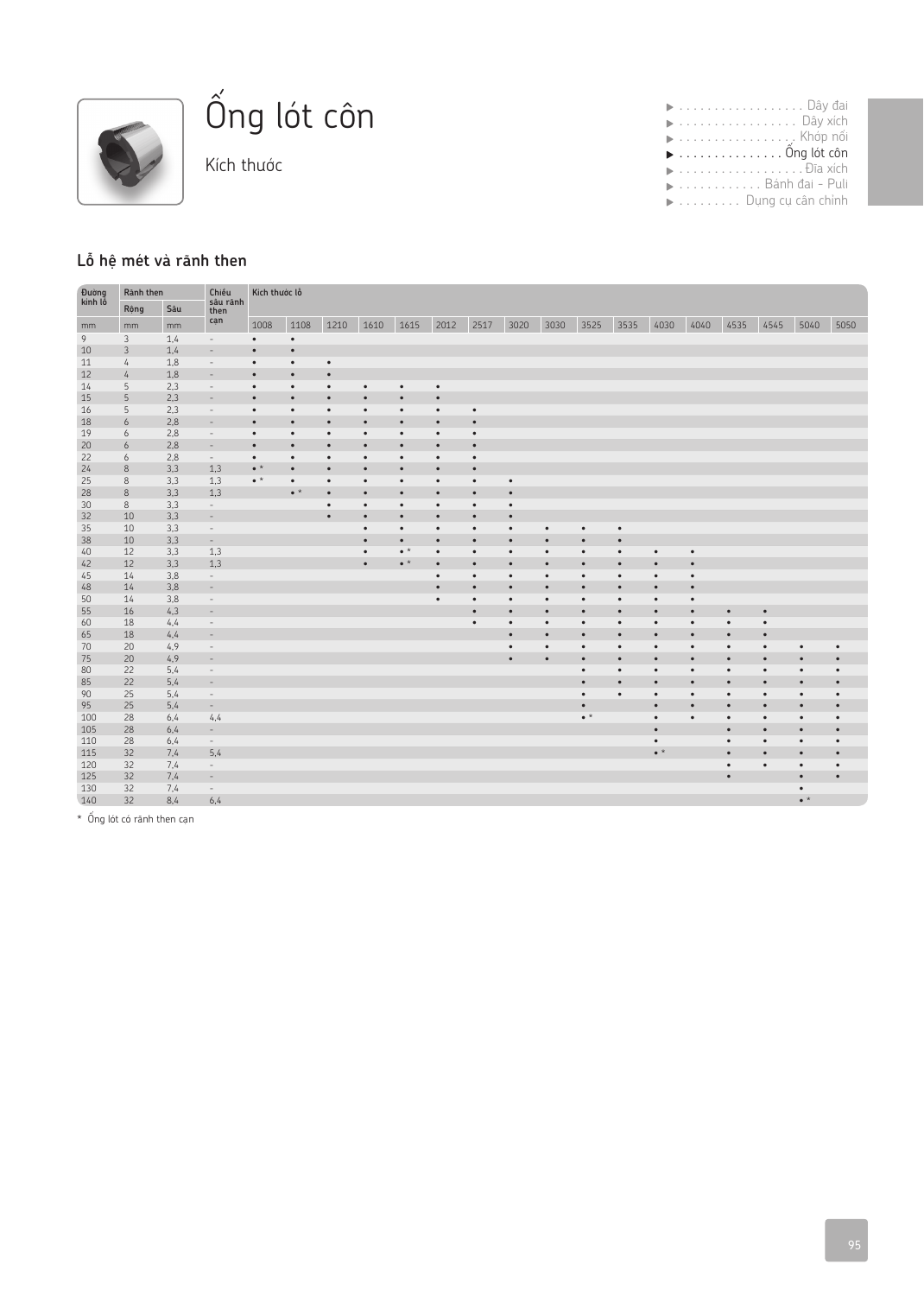





Kích thước

### Lỗ hệ inch và rãnh then

| Đường<br>kính lỗ | Ränh then       |           | Bể sâu                   | Kích thước lỗ |             |           |           |             |           |           |           |           |             |           |             |           |             |           |           |           |
|------------------|-----------------|-----------|--------------------------|---------------|-------------|-----------|-----------|-------------|-----------|-----------|-----------|-----------|-------------|-----------|-------------|-----------|-------------|-----------|-----------|-----------|
|                  | Rộng            | Sâu       | rånh<br>then             |               |             |           |           |             |           |           |           |           |             |           |             |           |             |           |           |           |
| inch             | inch            | inch      | can                      | 1008          | 1108        | 1210      | 1610      | 1615        | 2012      | 2517      | 3020      | 3030      | 3525        | 3535      | 4030        | 4040      | 4535        | 4545      | 5040      | 5050      |
| 3/8              | 1/8             | 1/16      | $\overline{\phantom{a}}$ | $\bullet$     | $\bullet$   |           |           |             |           |           |           |           |             |           |             |           |             |           |           |           |
| 1/2              | 1/8             | 1/16      | $\overline{\phantom{a}}$ | $\bullet$     | $\bullet$   |           | $\bullet$ | $\bullet$   | $\bullet$ | $\bullet$ |           |           |             |           |             |           |             |           |           |           |
| 5/8              | 3/16            | 3/32      | $\overline{\phantom{a}}$ | $\bullet$     | $\bullet$   | $\bullet$ | $\bullet$ | $\bullet$   | $\bullet$ | $\bullet$ |           |           |             |           |             |           |             |           |           |           |
| 3/4              | 3/16            | 3/32      | $\overline{\phantom{a}}$ | $\bullet$     | $\bullet$   | $\bullet$ | $\bullet$ | $\bullet$   | $\bullet$ | $\bullet$ |           |           |             |           |             |           |             |           |           |           |
| 7/8              | 1/4             | 1/8       | $\sim$                   | $\bullet$     | $\bullet$   | $\bullet$ | $\bullet$ | $\bullet$   | $\bullet$ | $\bullet$ |           |           |             |           |             |           |             |           |           |           |
| $\mathbf{1}$     | 1/4             | 1/8       | 1/16                     | $\bullet$ *   | $\bullet$   | $\bullet$ | $\bullet$ | $\bullet$   | $\bullet$ | $\bullet$ | $\bullet$ | $\bullet$ |             |           |             |           |             |           |           |           |
| $1 \frac{1}{8}$  | 5/16            | 1/8       | 5/64                     |               | $\bullet$ * | $\bullet$ | $\bullet$ | $\bullet$   | $\bullet$ | $\bullet$ | $\bullet$ | $\bullet$ |             |           |             |           |             |           |           |           |
| $1 \frac{1}{4}$  | 5/16            | 1/8       | $\sim$                   |               |             | $\bullet$ | $\bullet$ | $\bullet$   | $\bullet$ | $\bullet$ | $\bullet$ | $\bullet$ |             | $\bullet$ |             |           |             |           |           |           |
| $1 \frac{3}{8}$  | 3/8             | 1/8       | $\sim$                   |               |             |           | $\bullet$ | $\bullet$   | $\bullet$ | $\bullet$ | $\bullet$ | $\bullet$ |             | $\bullet$ |             |           |             |           |           |           |
| $1 \frac{1}{2}$  | 3/8             | 1/8       | $\overline{\phantom{a}}$ |               |             |           | $\bullet$ | $\bullet$   | $\bullet$ | $\bullet$ | $\bullet$ | $\bullet$ | $\bullet$   | $\bullet$ |             |           |             |           |           |           |
| 15/8             | 7/16            | 5/32      | 1/8                      |               |             |           | $\bullet$ | $\bullet$ * | $\bullet$ | $\bullet$ | $\bullet$ | $\bullet$ | $\bullet$   | $\bullet$ |             |           |             |           |           |           |
| $1 \frac{3}{4}$  | 7/16            | 5/32      | $\overline{\phantom{a}}$ |               |             |           |           |             | $\bullet$ | $\bullet$ | $\bullet$ | $\bullet$ | $\bullet$   | $\bullet$ | $\bullet$   | $\bullet$ |             |           |           |           |
| 17/8             | 1/2             | 5/32      | $\sim$                   |               |             |           |           |             | $\bullet$ | $\bullet$ | $\bullet$ | $\bullet$ | $\bullet$   | $\bullet$ | $\bullet$   | $\bullet$ |             |           |           |           |
| $\overline{2}$   | 1/2             | 5/32      | $\sim$                   |               |             |           |           |             | $\bullet$ | $\bullet$ | $\bullet$ | $\bullet$ | $\bullet$   | $\bullet$ | $\bullet$   | $\bullet$ | $\bullet$   | $\bullet$ |           |           |
| 21/8             | 5/8             | 7/32      | $\sim$                   |               |             |           |           |             |           | $\bullet$ | $\bullet$ | $\bullet$ | $\bullet$   | $\bullet$ | $\bullet$   | $\bullet$ | $\bullet$   | $\bullet$ |           |           |
| $2 \frac{1}{4}$  | 5/8             | 7/32      | $\sim$                   |               |             |           |           |             |           | $\bullet$ | $\bullet$ | $\bullet$ | $\bullet$   | $\bullet$ | $\bullet$   | $\bullet$ | $\bullet$   | $\bullet$ |           |           |
| $2 \frac{3}{8}$  | 5/8             | 7/32      | $\overline{\phantom{a}}$ |               |             |           |           |             |           | $\bullet$ | $\bullet$ | $\bullet$ | $\bullet$   | $\bullet$ | $\bullet$   | $\bullet$ | $\bullet$   | $\bullet$ |           |           |
| $2 \frac{1}{2}$  | 5/8             | 7/32      | $\overline{\phantom{a}}$ |               |             |           |           |             |           | $\bullet$ | $\bullet$ | $\bullet$ | $\bullet$   | $\bullet$ | $\bullet$   | $\bullet$ | $\bullet$   | $\bullet$ |           |           |
| 25/8             | 3/4             | 1/4       | $\overline{\phantom{a}}$ |               |             |           |           |             |           |           | $\bullet$ | $\bullet$ | $\bullet$   | $\bullet$ | $\bullet$   | $\bullet$ | $\bullet$   | $\bullet$ | $\bullet$ | $\bullet$ |
| $2 \frac{3}{4}$  | 3/4             | 1/4       | $\sim$                   |               |             |           |           |             |           |           | $\bullet$ | $\bullet$ | $\bullet$   | $\bullet$ | $\bullet$   | $\bullet$ | $\bullet$   | $\bullet$ | $\bullet$ | $\bullet$ |
| 27/8             | 3/4             | 1/4       | $\overline{\phantom{a}}$ |               |             |           |           |             |           |           | $\bullet$ | $\bullet$ | $\bullet$   | $\bullet$ | $\bullet$   | $\bullet$ | $\bullet$   | $\bullet$ | $\bullet$ | $\bullet$ |
| 3                | 3/4             | 1/4       | $\overline{\phantom{a}}$ |               |             |           |           |             |           |           | $\bullet$ | $\bullet$ | $\bullet$   | $\bullet$ | $\bullet$   | $\bullet$ | $\bullet$   | $\bullet$ | $\bullet$ | $\bullet$ |
| $3 \frac{1}{8}$  | $^{7/8}$        | 5/16      | $\overline{\phantom{a}}$ |               |             |           |           |             |           |           |           |           | $\bullet$   | $\bullet$ | $\bullet$   | $\bullet$ | $\bullet$   | $\bullet$ | $\bullet$ | $\bullet$ |
| $3 \frac{1}{4}$  | 7/8             | 5/16      | $\overline{\phantom{a}}$ |               |             |           |           |             |           |           |           |           | $\bullet$   | $\bullet$ | $\bullet$   | $\bullet$ | $\bullet$   | $\bullet$ | $\bullet$ | $\bullet$ |
| $3^{3}/8$        | $^{7/8}$        | 5/16      | $\sim$                   |               |             |           |           |             |           |           |           |           | $\bullet$   | $\bullet$ | $\bullet$   | $\bullet$ | $\bullet$   | $\bullet$ | $\bullet$ | $\bullet$ |
| $3 \frac{1}{2}$  | 7/8             | 5/16      | $\sim$                   |               |             |           |           |             |           |           |           |           | $\bullet$   | $\bullet$ | $\bullet$   | $\bullet$ | $\bullet$   | $\bullet$ | $\bullet$ | $\bullet$ |
| $3 \frac{3}{4}$  | $\mathbf{1}$    | 3/8       | 5/16                     |               |             |           |           |             |           |           |           |           | $\bullet$ * |           | $\bullet$   | $\bullet$ | $\bullet$   | $\bullet$ | $\bullet$ | $\bullet$ |
| $\frac{1}{2}$    | $\mathbf{1}$    | 3/8       | 7/32                     |               |             |           |           |             |           |           |           |           | $\bullet$ * |           | $\bullet$   | $\bullet$ | $\bullet$   | $\bullet$ | $\bullet$ | $\bullet$ |
| $4 \frac{1}{4}$  | $1 \frac{1}{4}$ | $^{7/16}$ | $\sim$                   |               |             |           |           |             |           |           |           |           |             |           | $\bullet$   |           | $\bullet$   | $\bullet$ | $\bullet$ | $\bullet$ |
| $4 \frac{1}{2}$  | $1 \frac{1}{4}$ | 7/16      | 11/32                    |               |             |           |           |             |           |           |           |           |             |           | $\bullet$ * |           | $\bullet$   | $\bullet$ | $\bullet$ | $\bullet$ |
| $4 \frac{3}{4}$  | $1 \frac{1}{4}$ | 7/16      | $\sim$                   |               |             |           |           |             |           |           |           |           |             |           |             |           | $\bullet$   |           | $\bullet$ | $\bullet$ |
| 5                | $1 \frac{1}{4}$ | 7/16      | 11/32                    |               |             |           |           |             |           |           |           |           |             |           |             |           | $\bullet$ * |           | $\bullet$ | $\bullet$ |

 $*$  Ông lót có rãnh then cạn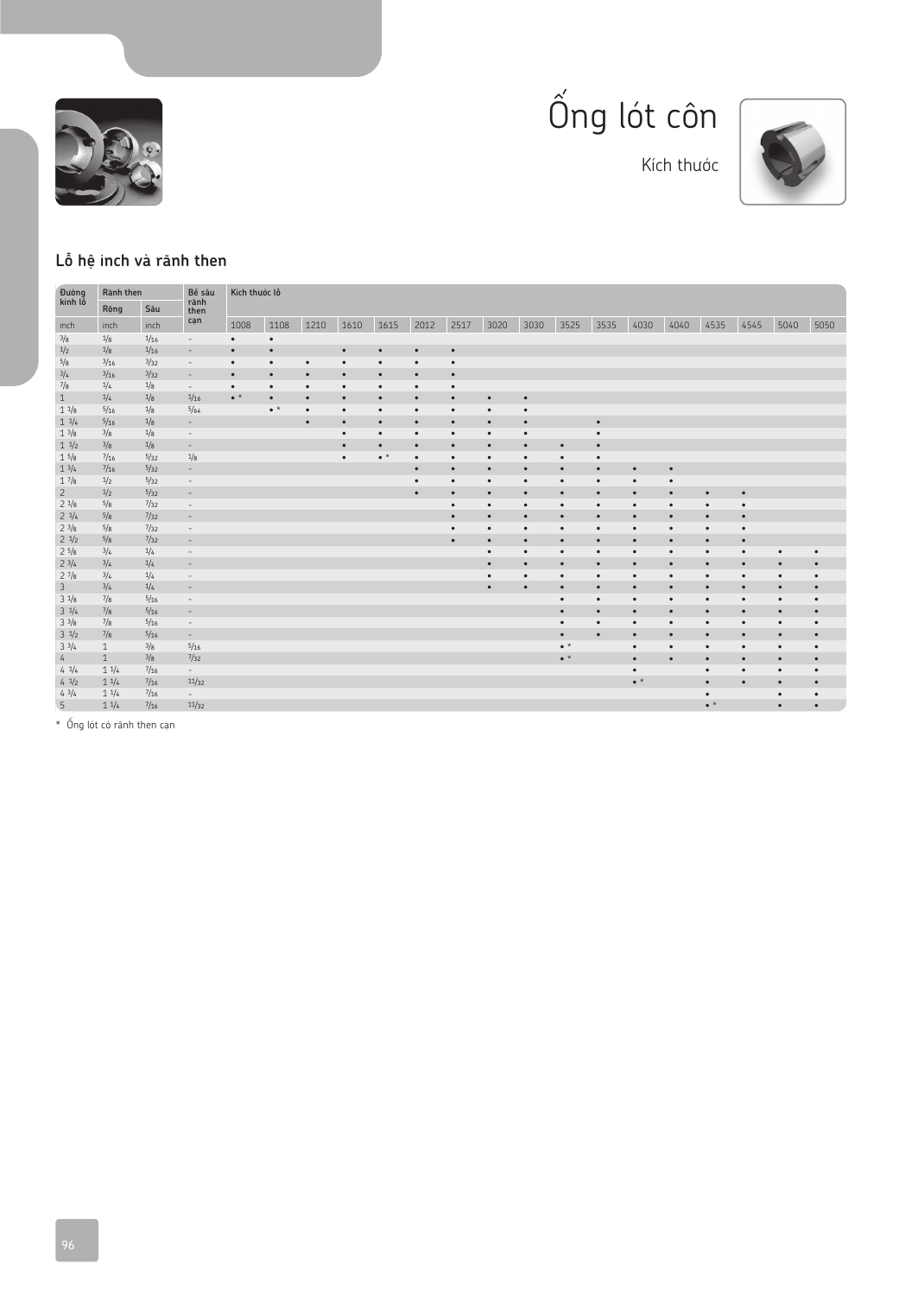

### Öng trung gian ghép hàn Weld-on hubs

|  |  |  |  |  |  |  |  |  | $\blacktriangleright$ Dây xích                                                                                        |
|--|--|--|--|--|--|--|--|--|-----------------------------------------------------------------------------------------------------------------------|
|  |  |  |  |  |  |  |  |  |                                                                                                                       |
|  |  |  |  |  |  |  |  |  | $\blacktriangleright$ Öng lót côn                                                                                     |
|  |  |  |  |  |  |  |  |  | <b>Dia xích</b>                                                                                                       |
|  |  |  |  |  |  |  |  |  |                                                                                                                       |
|  |  |  |  |  |  |  |  |  | <b>DESTINGED EN ANGLISHED AT A BRANCH A BRANCH A BRANCH A BRANCH A BRANCH A BRANCH A BRANCH A BRANCH A BRANCH A B</b> |

### $\acute{0}$ ng trung gian kiểu W

| Óng<br>trung<br>gian | Loai ống lót | <b>OD</b> | B      | C      | L     | E     | F     | Ký hiệu        |
|----------------------|--------------|-----------|--------|--------|-------|-------|-------|----------------|
| W12                  | 1215         | 73.03     | 63.50  | 62,71  | 38.1  | 15,88 | 9.53  | <b>PHH W12</b> |
| W16                  | 1615         | 82.55     | 73.03  | 72.24  | 38.1  | 15,88 | 9,53  | <b>PHH W16</b> |
| W20                  | 2017         | 101.60    | 88.90  | 88.11  | 44.4  | 19.05 | 11.91 | <b>PHH W20</b> |
| W25                  | 2517         | 127.00    | 111,13 | 110.34 | 44.4  | 19.05 | 12,7  | <b>PHH W25</b> |
| W30                  | 3030         | 149.86    | 133.35 | 132.56 | 76,2  | 25.40 | 19.05 | <b>PHH W30</b> |
| W35                  | 3535         | 184.15    | 158.75 | 157.96 | 88,9  | 31.75 | 25.40 | <b>PHH W35</b> |
| W40                  | 4040         | 225.43    | 196.85 | 196.06 | 101,6 | 31.75 | 31.75 | <b>PHH W40</b> |
| W45                  | 4545         | 254.00    | 222,25 | 221.46 | 114.3 | 38,10 | 38.10 | <b>PHH W45</b> |



### $\acute{0}$ ng trung gian kiểu WH

| Óng<br>trung<br>gian | Loai ống lót | <b>OD</b> | B   | C     | L   | E  | F  | Ký hiệu           |
|----------------------|--------------|-----------|-----|-------|-----|----|----|-------------------|
| <b>WH12</b>          | 1210         | 70        | 65  | 64,5  | 25  | 9  | 10 | PHH WH12          |
| <b>WH16</b>          | 1610         | 80        | 75  | 74.5  | 25  | 9  | 10 | PHH WH16          |
| <b>WH20</b>          | 2012         | 95        | 90  | 89.5  | 32  | 12 | 12 | PHH WH20          |
| <b>WH25</b>          | 2517         | 115       | 110 | 109.5 | 44  | 19 | 15 | PHH WH25          |
| <b>WH30</b>          | 3020         | 145       | 140 | 139.5 | 50  | 20 | 15 | PHH WH30          |
| <b>WH35</b>          | 3525         | 190       | 180 | 179.5 | 65  | 25 | 25 | PHH WH35          |
| <b>WH35-2</b>        | 3535         | 190       | 180 | 179.5 | 89  | 25 | 25 | <b>PHH WH35-2</b> |
| WH40-1               | 4030         | 200       | 190 | 189.5 | 76  | 32 | 30 | <b>PHH WH40-1</b> |
| <b>WH40-2</b>        | 4040         | 200       | 190 | 189.5 | 101 | 32 | 30 | <b>PHH WH40-2</b> |
| <b>WH45-1</b>        | 4535         | 210       | 200 | 199.5 | 89  | 40 | 30 | <b>PHH WH45-1</b> |
| <b>WH45-2</b>        | 4545         | 210       | 200 | 199.5 | 114 | 40 | 30 | <b>PHH WH45-2</b> |
| <b>WH50-1</b>        | 5040         | 230       | 220 | 219.5 | 102 | 40 | 35 | <b>PHH WH50-1</b> |
| <b>WH50-2</b>        | 5050         | 230       | 220 | 219.5 | 127 | 40 | 35 | <b>PHH WH50-2</b> |
|                      |              |           |     |       |     |    |    |                   |



### $\hat{O}$ ng trung gian kiểu WM

| Óng<br>trung<br>gian | Loai ống lót | 0D  | B   | c   | L   | E  | F  | Ký hiệu           |
|----------------------|--------------|-----|-----|-----|-----|----|----|-------------------|
| <b>WM12</b>          | 1210         | 70  | 60  | 58  | 25  | 9  | 10 | PHH WM12          |
| WM16-1               | 1610         | 83  | 70  | 68  | 25  | 9  | 10 | <b>PHH WM16-1</b> |
| WM16-2               | 1615         | 83  | 70  | 68  | 38  | 16 | 11 | <b>PHH WM16-2</b> |
| <b>WM20</b>          | 2012         | 95  | 90  | 88  | 32  | 12 | 12 | PHH WM20          |
| <b>WM25</b>          | 2517         | 127 | 110 | 108 | 44  | 19 | 13 | PHH WM25          |
| WM30-1               | 3020         | 152 | 130 | 125 | 50  | 20 | 15 | <b>PHH WM30-1</b> |
| WM30-2               | 3030         | 152 | 130 | 125 | 76  | 25 | 19 | <b>PHH WM30-2</b> |
| <b>WM35</b>          | 3535         | 184 | 155 | 151 | 89  | 32 | 25 | PHH WM35          |
| <b>WM40</b>          | 4040         | 225 | 195 | 187 | 102 | 32 | 32 | PHH WM40          |
| <b>WM45</b>          | 4545         | 254 | 220 | 213 | 114 | 38 | 38 | PHH WM45          |
| <b>WM50</b>          | 5050         | 276 | 747 | 228 | 127 | 38 | 38 | PHH WM50          |